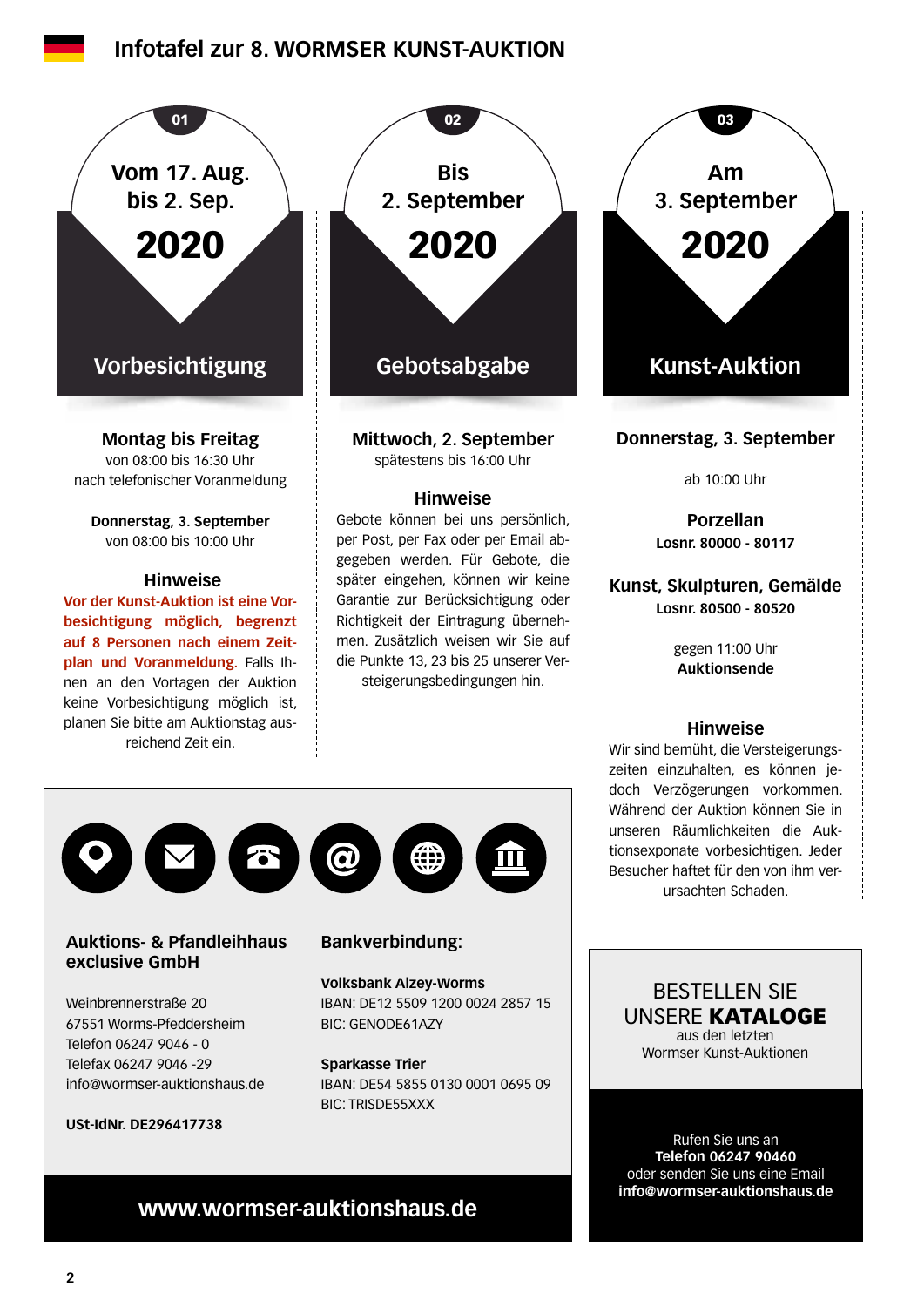# **Infotafel zu 8. WORMSER KUNST-AUKTION**



lassen. Ansonsten werden Lagerkosten i. H. v. 30,00 Euro je Monat fällig!



**Annahmeschluss**  16. Oktober 2020

#### **Hinweise**

Einlieferungen von Auktionsexponaten sind jederzeit erwünscht. Bei größeren Objekten ist eine Übernahme bei Ihnen zu Hause möglich. Abholungen sind in Deutschland und im nahen europäischen Ausland möglich.

**Am 3. Dezember** 2020

### **Donnerstag, 3. Dezember**

Ab sofort beginnen unsere sachkundigen Mitarbeiter mit den Vorbereitungen für die nächste Wormser Kunst-Auktion, sodass die eingelieferten Sammlerstücke optimal und einem großen Bieterpublikum zum besten Preis präsentiert werden können. Durch unser Auktionshaus erhalten Einlieferer und Bieter die perfekte Plattform.Wir freuen uns schon heute über Ihre Einlieferungen und Gebote.

Ihr Wormser Auktionsteam



Erfahrungen im Auktionshandel seit 1985

QR-CODE **Infotafel zur 8. WORMSER Kunst-AUKTION**

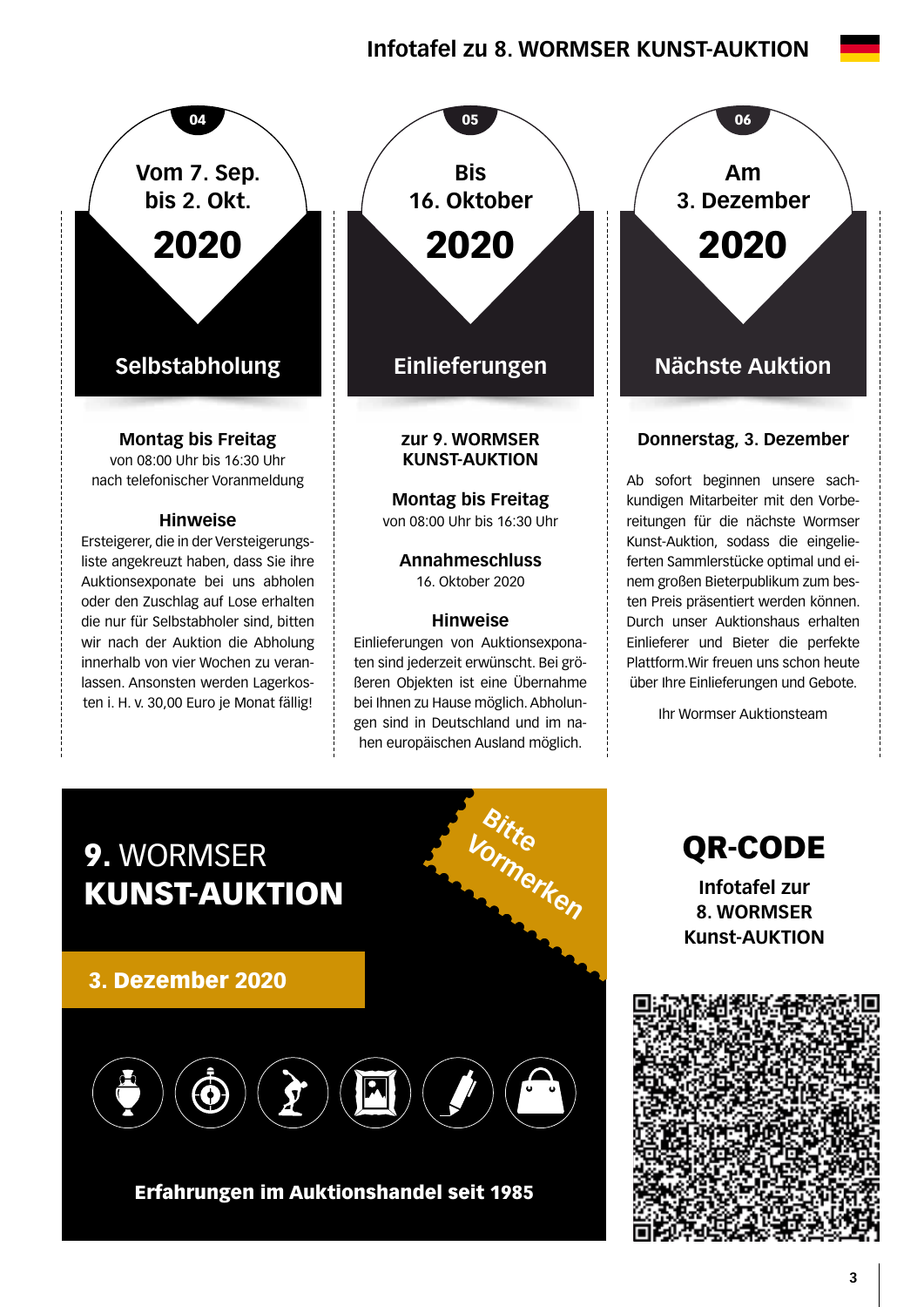

Weinbrennerstraße 20 67551 Worms-Pfeddersheim, Germany Phone +49 6247 9046 - 0 Fax +49 6247 9046 -29 info@wormser-auktionshaus.de

**VAT ID number DE296417738**

# IBAN: DE12 5509 1200 0024 2857 15 BIC: GENODE61AZY

#### **Sparkasse Trier**

IBAN: DE54 5855 0130 0001 0695 09 BIC: TRISDE55XXX

# ORDER OUR **CATALOGS**

from the last Worms art auctions

Give us a call **Telephone 06247 90460** or send us an email **info@wormser-auktionshaus.de**

# **www.wormser-auktionshaus.de**